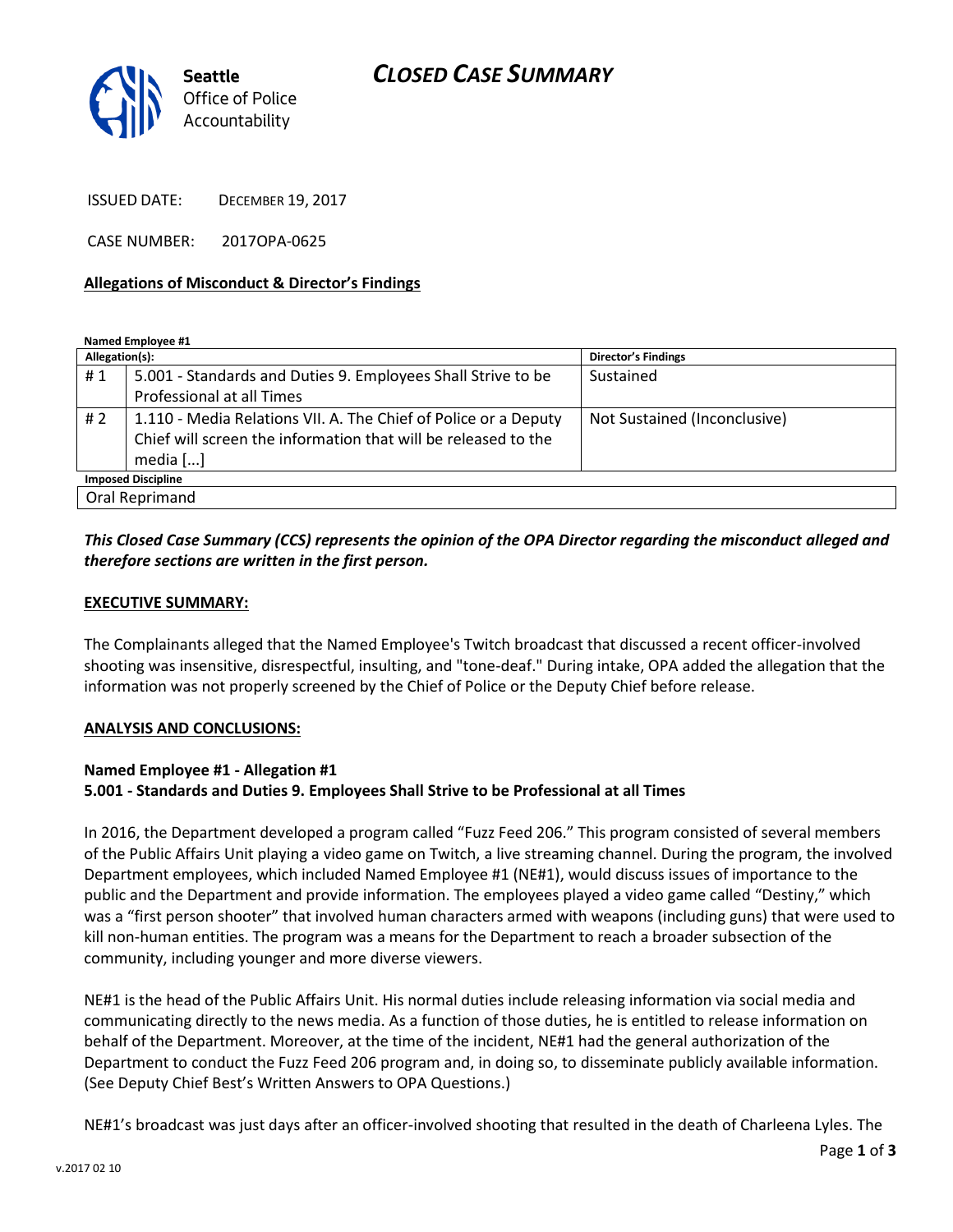



OPA CASE NUMBER: 2017OPA-0625

shooting was controversial, received a significant amount of media coverage, and was a matter of great concern to the public. During the Fuzz Feed 206 broadcast, which occurred on June 21, 2017, NE#1 played the Destiny game by himself while live streaming on Twitch. While he did not engage in any simulated shooting, the character he was playing carried on gun on his back throughout the stream. As an introduction to the program, NE#1 noted the seriousness of the incident. He then went on to discuss information regarding the incident that had already been publicly released. The broadcast resulted in an immediate uproar and widespread criticism. OPA received complaints from a number of community members, as well as an OPA referral from NE#1's chain of command.

In response to written questions from OPA, Deputy Chief Best indicated that no one in the Department pre-screened the content of the broadcast, but that the expectation was that it would remain within policy. (See Deputy Chief Best's Written Answers to OPA Questions.) Deputy Chief best confirmed that the sharing of information relating to the shooting in question was not, in her knowledge, authorized by anyone in NE#1's chain of command. (See id.) NE#1 told OPA that prior to the date in question, he had live streamed the Fuzz Feed 206 program on 22 other occasions. He stated that his chain of command, including Deputy Chief Best, were aware of this and had access to those archived programs. Included among these prior broadcasts, were two programs during which he discussed other officer-involved shootings. Neither broadcast resulted in any controversy, were flagged by his chain of command as possibly violating policy, or were referred to OPA.

SPD Policy 5.001-POL-9 requires that SPD employees "strive to be professional at all times." The policy further instructs that "employees may not engage in behavior that undermines public trust in the Department, the officer, or other officers." (SPD Policy 5.001-POL-9.)

I do not believe that NE#1's behavior was intentionally purposed to cause harm; however, it represented a substantial lapse of judgment. At the time he engaged in the broadcast, people throughout the City, including many in Seattle's communities of color, were reeling from the shooting death of Ms. Lyles. It was inappropriate to casually discuss the shooting while playing a video game, particularly when NE#1's character in the video game was carrying a firearm. While the Fuzz Feed 206 program was well intentioned as a general matter, this particular broadcast was insensitive and disrespectful. Moreover, it was contrary to the Department's expectations, as exemplified by Deputy Chief Best's responses to OPA's questions and the referral of this matter to OPA by NE#1's chain of command.

Ultimately, the responsibility of SPD employees is that they will conduct themselves in a manner that warrants the trust and confidence of the community and upholds and maintains the reputation and public perception of the Department. Here, NE#1 did not do so as was reflected by the extremely negative response from community members. His behavior negatively impacted the Department and was thus contrary to policy. For these reasons, I recommend that this allegation be Sustained.

## Recommended Finding: **Sustained**

## **Named Employee #1 - Allegation #2**

**1.110 - Media Relations VII. A. The Chief of Police or a Deputy Chief will screen the information that will be released to the media [...]**

SPD Policy 1.110(VII) governs the release of information by the Department and its employees to the media. SPD Policy 1.110(VII)(A) concerns officer-involved shootings and states the following: "The Chief of Police or a Deputy